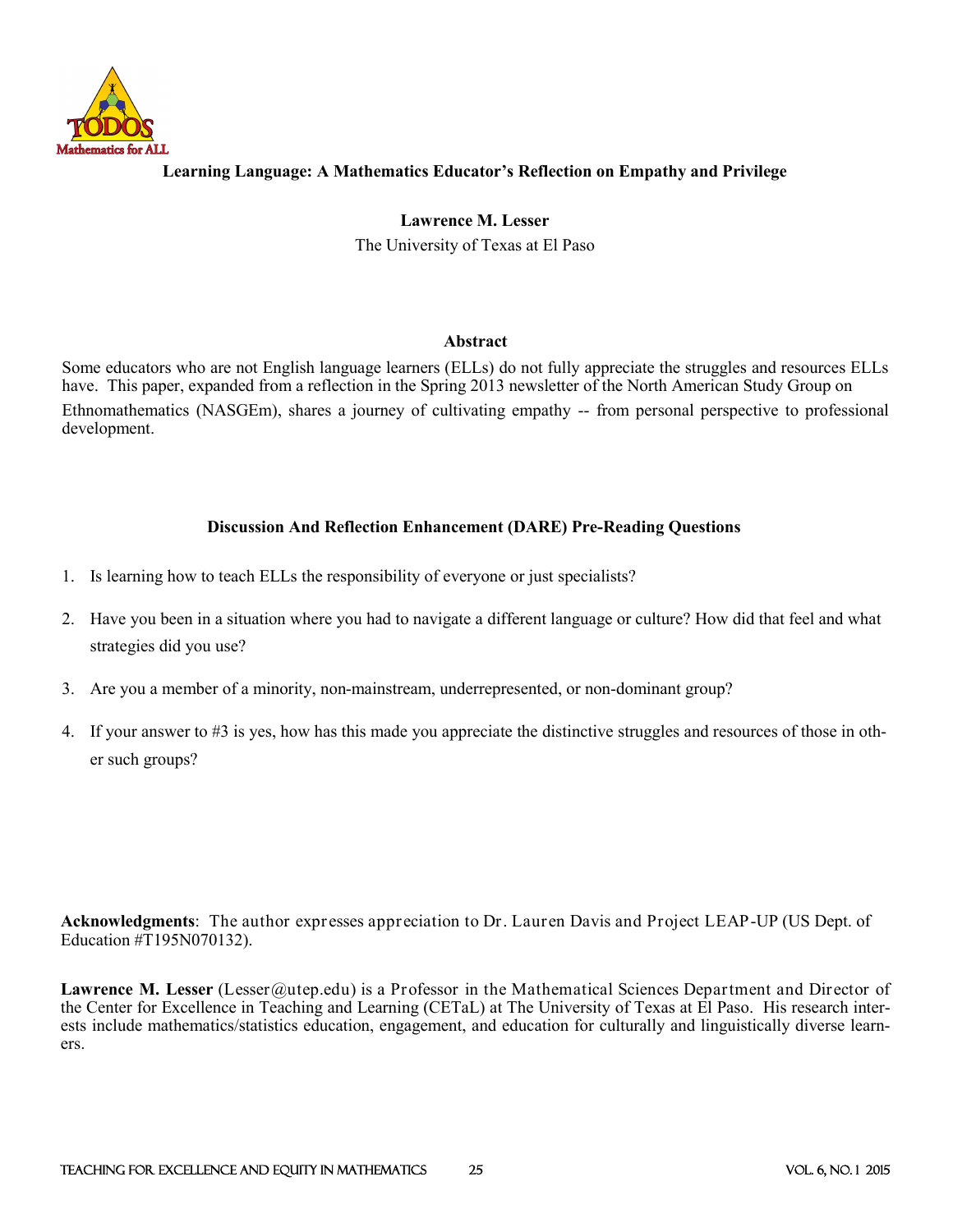# **Lawrence M. Lesser**

The University of Texas at El Paso

Because I do not identify myself as an ELL (though I defi-serve worshippers of varying Hebrew fluency by keeping nitely keep learning more about the English language!), I on hand prayerbooks that include English translations at the am occasionally asked why I have made diversity and ELL paragraph level, linear (line by line), or even interlinear. An issues a major part of my recent scholarship (e.g., Lesser, interlinear approach (e.g., Apisdorf, 2002) translates 1-3 2010, 2014; Lesser, Wagler, Esquinca, & Valenzuela, words at a time, giving me the opportunity to understand 2013; Lesser & Winsor, 2009; Lesser, 2010; Wagler & the meaning of what I was pronouncing word by word, and Lesser, 2011) and professional service. Part of my answer incrementally build my vocabulary. ELLs in my matheinvolves how ELL issues are becoming increasingly promi-matics content and pedagogy courses are usually quite apnent, with the percentage of ELLs in U.S. K-12 schools preciative when I make them aware of mathematics glossaprojected to increase by 2030 to 25% (Goldenberg, 2008) ries (e.g., COMAP, 2004), terms handbooks (e.g., COor even 40% (Herrera & Murry, 2005). And because so MAP, 2008; Dragt, 2009, Velázquez Press, 2010), or apmuch of the social order depends on having an educated plets (e.g., <http://nlvm.usu.edu/es/nav/>and [http://](http://www.eduteka.org/MI/master/interactivate/) public, I believe it is in everyone's interest to support edu- [www.eduteka.org/MI/master/interactivate/\)](http://www.eduteka.org/MI/master/interactivate/) that include cation for all students, whether or not one is an ELL, their dominant language. And because I recall what it feels whether or not one has a child in public school, etc.

Another part of my answer involves connections with the access-and-excellence mission of my university, which serves a regional population with a substantial fraction of instruction even if there was something earlier that they did ELLs. A further part of my answer is more personal: the not understand. values of my faith tradition (e.g., Jacobs, 2012; Schwarz, 2006) to "remember the stranger" and to be sensitive to the Because I already knew how to pronounce Hebrew (aided experiences of any minority group who lacks or has lacked by the fact that each letter is always pronounced the same equal opportunities for access in society. In this paper, I way – like Spanish, but unlike English!), people sometimes reflect on how my empathy for ELLs has inspired me to overestimated my Hebrew vocabulary. Regularly reading identify and implement strategies that may be effective in the same passages from a prayerbook requires much less helping others cultivate empathy as well.

## **Making My Own Connections**

Language and culture dynamics gained personal immediacy for me when I (as a not highly knowledgeable Jew) married into a Modern Orthodox Jewish family. This life change blessed me with a richness of meaningful experiences, though the denominational culture presented a much higher density and speed of Hebrew language and shorthand. My struggle to follow what was happening or said during times I did not recognize words or phrases gave me tangible empathy for the experience of students who are ELLs and what a difference support can make.

For example, a traditional Talmud class might use a text that lacked not only English translation but also markings for punctuation or vowels. A more accessible Talmud class might use a book (e.g., Shefa Foundation, 2012) which unpacks what is a very dense text by, for example, not only translating into English but also filling in referents and phrases that are often implied but unstated in the terse original Hebrew text.

I was also quite grateful when I found linguistic support at religious services. Some Orthodox synagogues regularly announce or display page numbers. Many congregations

like to struggle to recover from temporarily falling behind or losing my place in a service or class, I try to incorporate periodic organizers, callbacks, and recaps into my teaching so that students can readily navigate or rejoin the flow of

proficiency than, say, reading a Hebrew newspaper sans vowels. Later, I recognized the rough parallel that I had surely overestimated the academic language proficiency of many ELLs based on observing their solid proficiency with everyday English outside of formal academic discourse. Indeed, everyday language proficiency typically precedes academic language proficiency by several years (Cummins, 1992; Johnson, 2010).

A particular way my Hebrew proficiency has been overestimated is when someone with the well-meaning intention to make me feel included gives me the honor of publicly leading a Hebrew prayer that I lack the proficiency to read smoothly. Those awkward experiences have helped me remember to make sure that what I ask of ELLs in class is sufficiently scaffolded (e.g., using techniques such as sentence frames for students to complete: "a *z*-score is the number of that a value is above the "; see Wagler & Lesser,  $\overline{2011}$ ) so that they can keep their main focus on the content, not feel put on the spot, and feel that they belong to and can contribute to our classroom community. Another example is that a student asked when the mean could exceed the median may not be able to generate a phrase such as "a unimodal, right-skewed distribution", but I could allow them to use informal language or draw the shape to show me they understand the concept (Lesser  $\&$ Winsor, 2009).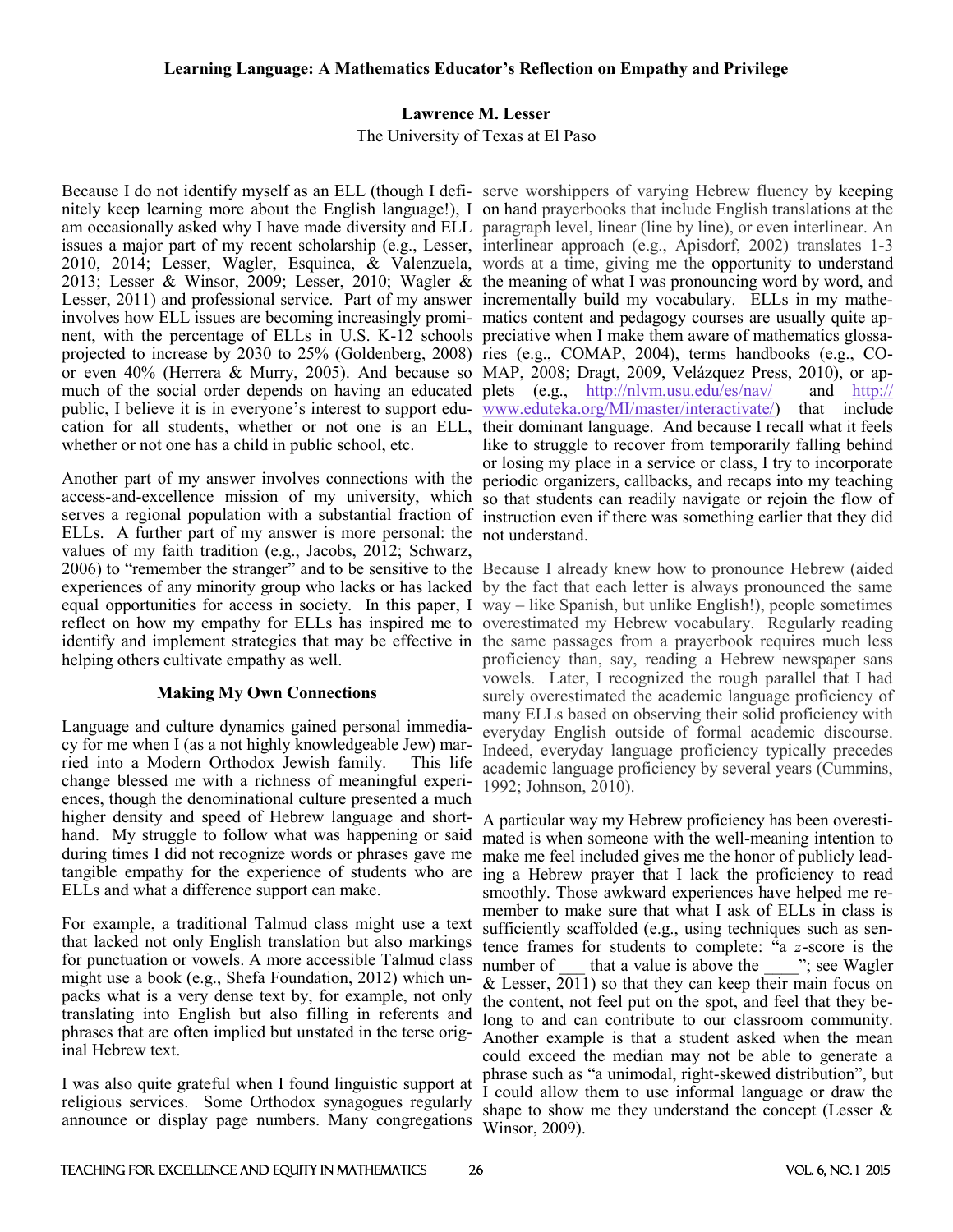While there are many lexicons of Jewish terms (e.g., Eisen-Spanish-speaking ELL may be more likely than a native students could assume they knew each word of a phrase philosophy (including philosophy of religion), and my havrun", "expected value", "at least six") but yet not under-Judaism and my secular field of expertise. stand the particular way the phrase is being used as an intact whole. When such phrases come up, I make it a point to discuss with the class how the phrase works as an entity, rather than as the sum of its parts.

Ultimately, I had to navigate culture (Benor, 2012; Langman, 1999; Oppenheimer, 2013) as well as language. Knowing the content of the weekly Torah portion does not upper middle class), I found my privilege largely invisible ensure a Jew can turn it into a short talk (*d'var Torah*) that to me until I finally found myself in contexts where I will be effective for a particular audience. Likewise, know-lacked it. I found it helpful to draw from positive and neging mathematics content does not guarantee an ELL under-ative experiences as a religious minority (not to mention stands the conventions of giving an academic or class having non-native status within a minority subgroup of my presentation. In both cases, one has to know when to cite minority religion!) to help sensitize myself more fully to sources, when to make or avoid connections to personal perspectives or conjectures, when to use informal versus formal language, etc. There are also parallels in terms of whether one's identity as a newcomer (whether to the English language or to traditional Judaism) is permanent or is shed when one's knowledge or experience reaches a certain level, and how much one is able or wanting to keep the cally as a White person (e.g., Diamant, 2013; Killermann, newcomer identity invisible (Benor, 2012). And in general, having now experienced Jewish congregations in almost be privileged in some ways and not in others is called *inter*every denomination, I better appreciate how ELLs (or Latinos, etc.) are likewise not a monolithic group and I try to avoid stereotypes (Lesser, 2014) or one-size-fits-all approaches.

*underestimated*. I have had people assume I could not handle more conceptually-rich discussions of Jewish text or environment where the dominant language is the one most ideas based on an assumption quickly formed from how I widely used in documents, signs, websites, curriculum, imperfectly used language or convention. This helps me commerce, research journals and conferences, international remember that students can understand more of a language organizations, etc. I am now humbly aware how much I (including mathematics) than they can generate and not to assume that someone is incapable of higher-order thinking in mathematics just because they may struggle to express their understanding in academic English. More generally, this helps me remember to avoid the pitfalls of deficit models, and know that each person has knowledge and experiences in her/his background that can be a valuable resource learned in American elementary schools to do arithmetic (e.g., Khisty, 1997). Lesser et al. (2013) give examples of were viewed as standard, even though the alternatives stuwords (edifice, facile, felicity, pensive, confounded) that a dents in some other countries learn are equally mathemati-

berg, 2008; Eisenberg & Scolnic, 2006; Olitzky & Isaacs, English speaker to recognize (e.g., because of cognates) 1992), some researchers have gone further to include more certain English words or to relate better to the context of comprehensive analysis and resources (e.g., Benor 2009, certain mathematics problems. And though I have been 2012; Weiser, 1995) that decode the distinctive cultural and using the term ELL, I now better appreciate why some linguistic patterns used by native-born Americans who are (e.g., Phakeng & Moschkovich, 2013) prefer the term Orthodox Jews. In addition to rabbinic Hebrew words and "bilingual" because it emphasizes a resource rather than a phrases (e.g., *yotzei*, *assur*, etc.) often inserted in otherwise deficit. In the case of an Orthodox Jewish study setting, I "regular English" constructions, this also includes Yiddish-frequently am (or at least feel like) one of the few in the influenced idiomatic use of English words, even a word as room whose education does not include Jewish day school common as "by". Benor (2009) gives examples of the lat-or *yeshiva*, but I sometimes surprise people by how much I ter such as "Are you eating by [at the house of] Rabbi can nevertheless participate or contribute, drawing from my Fischer?" and "If you hold by [accept, believe in] Reb overall strength in logic and reasoning (thanks to degrees in Aron.…" This made me more sensitive to the idea that my mathematics and statistics), my university coursework in used in mathematics or statistics class (e.g., "in the long ing studied connections (e.g., Lesser, 2006, 2013) between

#### **Privilege**

Like many people with much privilege (e.g., I am a member of society's historically privileged groups in terms of gender, gender identity, sexual orientation, and skin color, and was born in the U.S. to well-educated parents in the the experiences of my university's students, whose modal ethnicity, gender, and religion differ from mine. My "privilege checklist" score (McIntosh, 1989) is certainly lower (though not as low as it would be if I were a person of color) when I view myself as a visibly-identified committed Jew compared to when I view myself more generi-2012; Marcus, 2014). This nuanced concept of how one can *sectionality*.

Challenging in a different way is having one's capabilities guage-learning years (before I was old enough to make de-McIntosh's framework of unearned privilege can also be used to articulate *linguistic privilege* – an unearned asset I received simply because I happened to spend my best lancisions about where I would live or attend school) in an had taken for granted that I could understand virtually everything my teachers (or a standardized test) said, that my ability to communicate or interview for a job would not be hindered by an accent, that my use of my native language in school would not be held against me, etc. I now see that I also took for granted that the symbols and algorithms I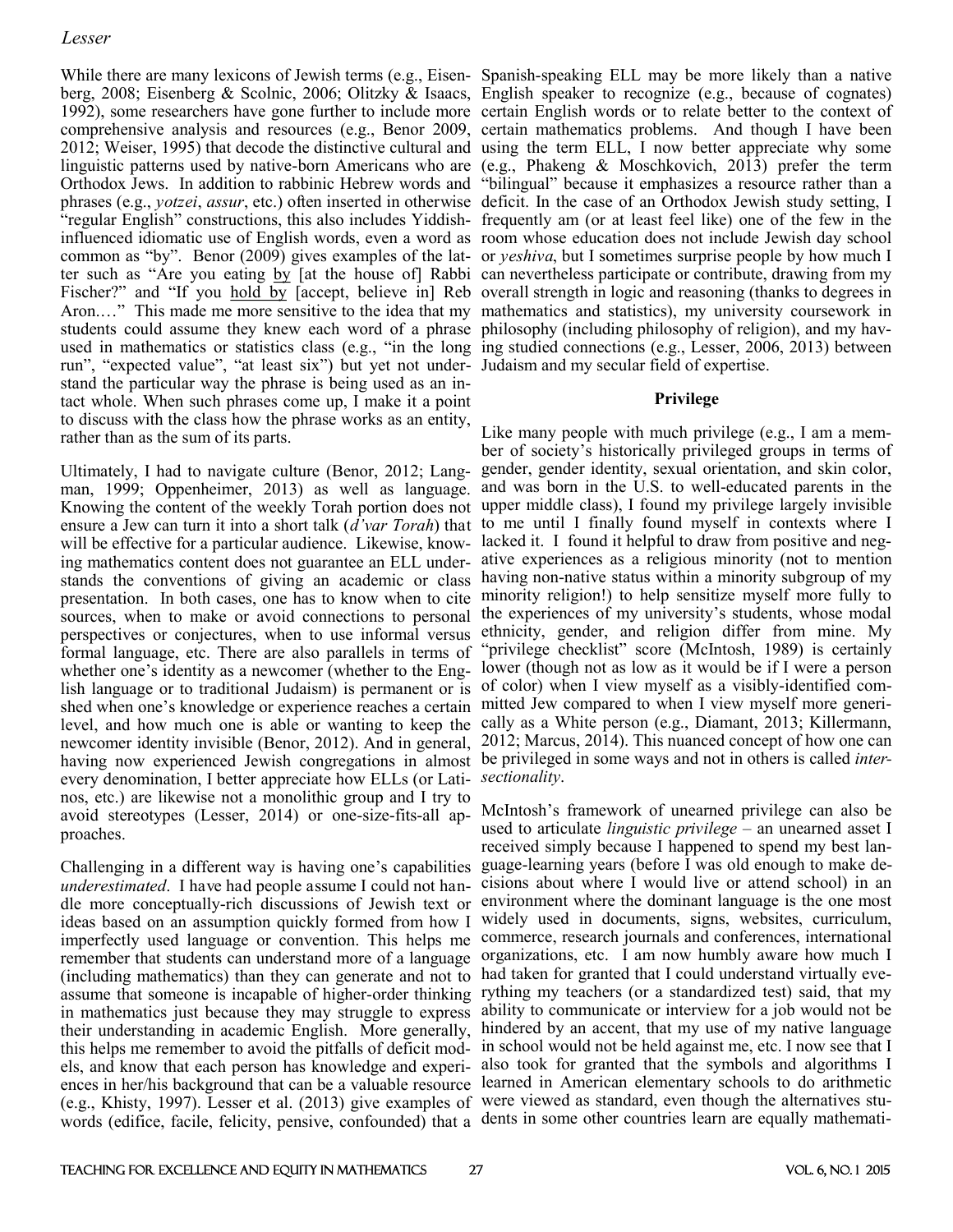cally valid (Moschkovich, 2013). Rather than let awareness of this privilege paralyze me with embarrassment or guilt, I have let it energize me to make my classroom a more level playing field and to seek effective gentle ways to raise the consciousness of other educators as well.

#### **Motivating other Educators**

#### **Using a Different Language**

Many educators have found that empathy for ELLs in the US can be cultivated with experiences such as a study abroad program (Marx & Pray, 2011) or sustained field experiences (e.g., Luft, 1999). Because most in-service or pre-service teachers may not have the opportunity, time, or money for such experiences, there is a need to identify opportunities of shorter duration that have a high bang-forthe-buck. Many educators speaking on ELL issues to broader audiences are finding it makes a memorable impact to open presentations by having the audience actively engage with some mathematics content in an unfamiliar language, to approximate an experience many ELL students have. For example, Asturias (2011) presented a Power-Point slide with a mathematics word problem in Filipino (Tagalog) and invited participants to turn to their neighbors and try to solve the problem, or at least understand the question. Next, he showed a slide that simply added a picture. He then asked "How did it feel? Did you feel you had access to the problem?" Then he modeled strategies such as identifying cognates and then finally showed the problem in English.

Wagler, Lesser, Monárrez, and Salazar (2012) opened their presentation to statistics educators with some experiential examples for attendees. First, attendees were given a minute to try to understand what they could of a six-sentence excerpt (in German) from Sorto, White, and Lesser (2012), a translation of Sorto, White, and Lesser (2011). The excerpt (see Figure 1), reprinted here with permission, consists of a description (in German) of two tasks accompanied by a scatterplot with axes labeled in English, and the second of those tasks appears in Figure 1 below. Cognates were identified such as Kriterium (criterion), Studenten (students), Graphen (graphs), beste (best), and Daten (data). Attendees experienced how much or how little this enabled them to feel like they understood the entire excerpt, especially given that some words were false cognates, such as könnten meaning "compute," not "contain."

Aufgabe 2: Welches Kriterium haben Sie benutzt, um die Gerade festzulegen? Beschreiben Sie, was Sie gedacht haben, als Sie eine passende Gerade ausgewählt haben

Aufgabe 3: Zwei Studenten haben unabhängig voneinander die ihrer Meinung nach beste Gerade gezeichnet. Die Graphen in Abbildung 2 zeigen ihre Geraden. Wenn Sie zu entscheiden hätten, welche der beiden Geraden besser zu den Daten passt, was wäre dann Ihre Wahl? Gibt es irgendetwas in diesem Zusammenhang, was Sie ausrechnen könnten?



Figure 1. A description in German of two tasks accompanied by a scatterplot with axes labeled in English.

The impact of such demonstrations is arguably even greater when the chosen language does not use letters from the English alphabet. Washburn (2008) and Anhalt, Ondrus and Horak (2007) discuss the impact of an unannounced guest teacher giving a mathematics lesson in Chinese to pre-service teachers and middle school in-service teachers, respectively. In the post-lesson debriefing, students reported feeling confused, frustrated, lost, stupid, and overwhelmed during the lesson, even though they knew there were no consequences for not understanding. As a way to get the best of both approaches, bilingual educators (e.g., Giron & del Campo, 2009) have found it powerful to present the same piece of content using languages that get progressively "closer to English" such as Japanese, Croatian, German, Spanish, English. An audience experiencing such a sequence can feel how their level of comprehension and comfort increases with the emergence of cognates and other cues. Kubota, Gardner, Patten, Thatcher-Fettig, and Yoshida (2000) describe how a shock language experience (a 20-minute language arts lesson in Japanese, followed by debriefing in English) geared to ELLs' mainstream peers in elementary school affirmed diversity and encouraged peer collaboration.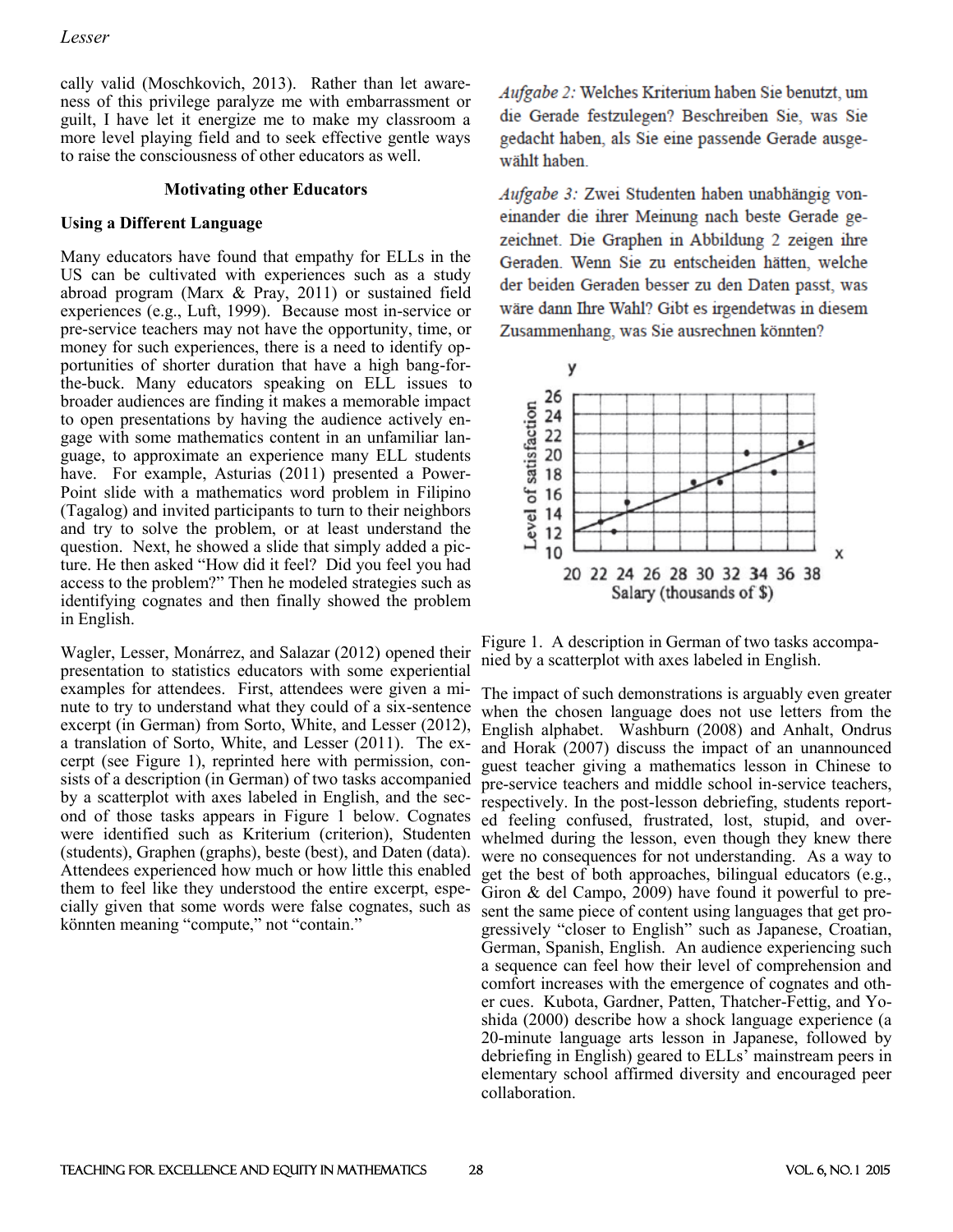Finally, the second language can also simply be the quirky "less than." Other issues are created by the fact that the language of an unfamiliar context. A recent example of words "mean" and "association" each are K1 words that this is Vomvoridi-Ivanović and Razfar (2013), who de-can also be used as statistics terms, but in this particular scribe an innovative use of baseball to help pre-service exercise, "mean" is used as a statistical term (i.e., average), teachers who are fluent in English but not in baseball gain while "association" is not (i.e., it uses the everyday meanempathy for students who are ELLs.

### **Filling in the Blanks**

Another type of experiential example involves taking an excerpt from an English-language mathematics textbook, but with blanks inserted for each word that is not a "K1 word" (K1 words are words from the 1000 most commonly-used English word families; see West, 1953), adapting the idea of Nation (1990) cited <http://www.lextutor.ca/research/rationale.htm> and perhaps viewable as a modified Cloze test (e.g., Gellert & Elbro, 2013). Rather than asking students to imagine being a second language learner themselves (as in the preceding examples), this approach asks students to imagine what an ELL in their class right now might experience. To illustrate, consider this not atypical exercise from a mainstream published statistics textbook (Larson & Farber, 2003, p. 387), which has been modified by replacing words that are not By having had my own concrete experiences with navifrom K1 or K2 word families (i.e., words from the 2000 most commonly-used word families) by numbers in parentheses:

"A  $(1)$   $(2)$  association believes that the mean  $(3)$  of fresh (1) fruits by people in the U.S. is at least 94 pounds per year. A (4) sample of 103 people in the U.S. has a mean (3) of fresh (1) fruits of 93.5 pounds per year and a standard (5) of 30 pounds. At  $\alpha = 0.02$ , can you (6) the association's claim that the mean (3) of fresh (1) fruits by people in the U.S. is at least 94 pounds per year?"

After reflecting on how comprehensible the above exercise was, reflect upon that same exercise below with the six distinct non-K1 or non-K2 words filled in using boldface and underline to denote words that are AWL (Academic Word List; see Coxhead, 2000) or Off-list words (i.e., not K1, K2, or AWL), respectively:

"A citrus grower association believes that the mean **consumption** of fresh citrus fruits by people in the U.S. is at least 94 pounds per year. A **random** sample of 103 people in the U.S. has a mean **consumption** of fresh citrus fruits of 93.5 pounds per year and a standard **deviation** of 30 pounds. At  $\alpha = 0.02$ , can you **reject** the association's claim that the mean **consumption** of fresh citrus fruits by people in the U.S. is at least 94 pounds per year?"

Note that this exercise includes two two-word phrases ("standard deviation" and "random sample") in which one word is "common" and the other is an AWL word, a situation which may make it difficult for a student to remember to treat the phrase as a single entity. Also challenging is the phrase "at least" (Nolan, 2002), which a student (especially an ELL) may use a "key word" approach (e.g., Clement & Bernhard, 2005) to operationalize "at least" incorrectly as

ing of "a group of people" rather than statistical correlation). Finally, we note that the off-list words ("citrus" and "grower") may make it difficult for students to feel they sufficiently understand the real-world context for the exercise. Here is a rewrite of the opening sentence that preserves the mathematics but stays completely within K1 (except for the K2 word "oranges"): "An organization of farmers who grow oranges believes that people in the U.S. eat a mean of at least 94 pounds of oranges per year." When I am unsure that my lecture notes, test problems, or worksheets have avoided unnecessarily complicated language, I simply paste the text into the LexTutor VocabProfile window [\(http://www.lextutor.ca/vp/eng/\)](http://www.lextutor.ca/vp/eng/) or generate Readability Statistics, an option in MSWord (Wagler & Lesser, 2015).

### **Concluding Thoughts**

gating culture and language, I have increased awareness and understanding of some dynamics faced by my ELL students and have increased motivation to give other educators experiences that will evoke further empathy in them as well. As Howard (1999, p. 2) notes, "Diversity [of the students we teach] is not a choice, but our responses to it certainly are." More generally, I believe that cultivating empathy for this significant subgroup of my students has been humanizing and has increased my desire and ability to connect with other subgroups as well. And because language diversity can be (at least initially) invisible, it is a humble reminder how the students I teach may have still other hidden diversity that impacts how they experience content. Plank and Rohdieck (2007) give the example of two white women looking at unemployment data among military spouses, but having very different reactions because one is a military spouse herself and the other is gay "and thus [at the time] legally excluded from both marriage and the military."

Almost all of my students are preservice or inservice teachers, and they have (or certainly will have) ELLs among their students in this part of the country, and some of my students are (or have been) ELLs as well. This is not surprising because my university's population reflects the population of the Paso del Norte region and UTEP is the largest university (and the only doctoral research university) in the country with a majority Mexican-American student population. Therefore, even when I teach "content classes," I try to share support resources and model ELL-friendly best practices for instruction (e.g., Lesser, 2011), and empower all students to find their voice (Reyes, 2012). And so, I continue making transfer to my professional role as a mathematics educator from my own personal experiences as a minority. My journey of empathy is ongoing, continu-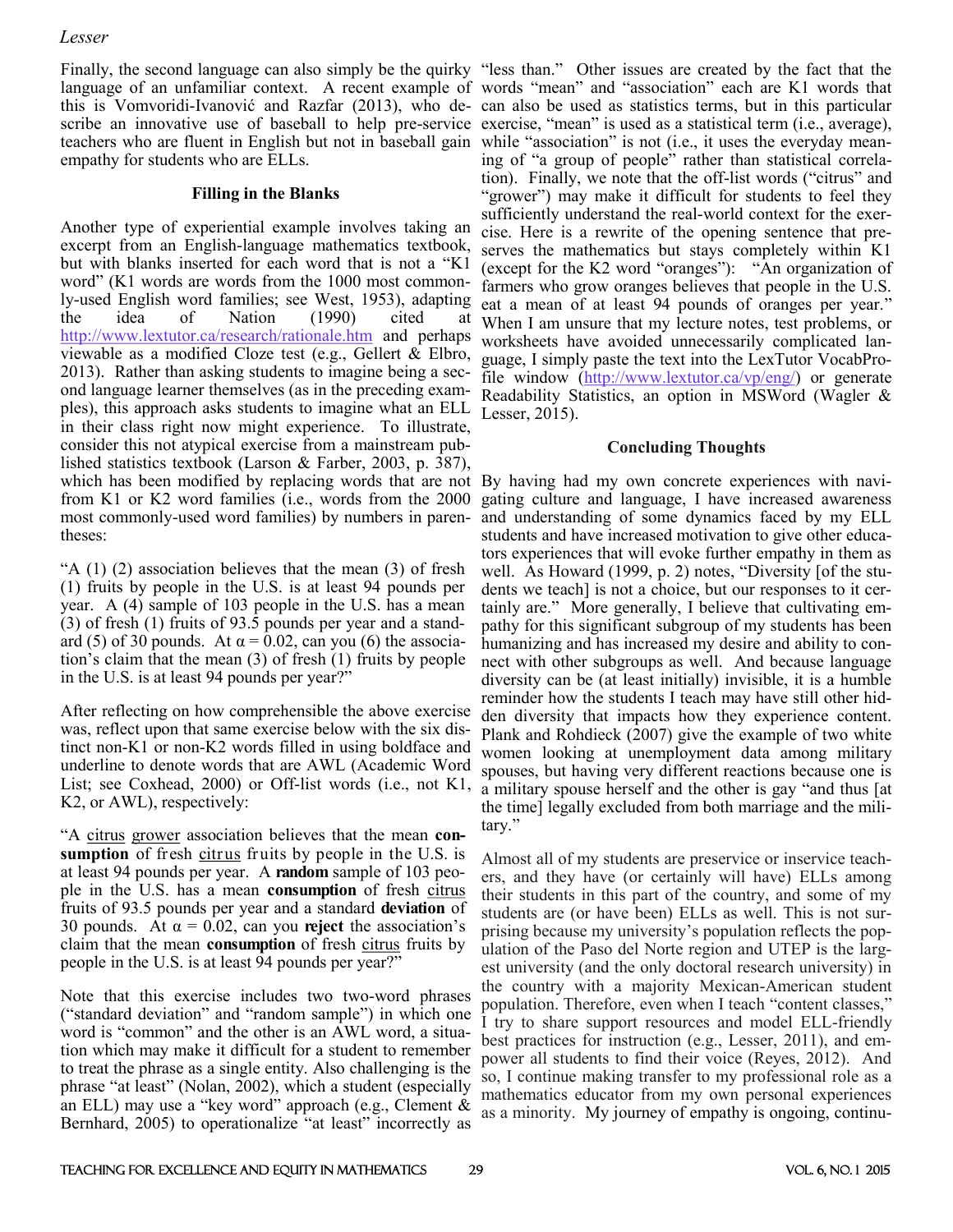contribute to the healing process needed in our increasingly diverse society (Howard, 1999).

#### **References**

- Anhalt, C. O., Ondrus, M., & Horak, V. (2007). Issues of language: Teaching insights from mathematics lessons Eisenberg, R. L. (2008). *Dictionary of Jewish terms: A*  in Chinese. *Mathematics Teaching in the Middle School*, *13*(1), 18-23.
- Apisdorf, S. (2002). *Siddur: Sabbath and festivals prayers with an interlinear translation*. Brooklyn: ArtScroll Mesorah Publications.
- Asturias, H. (2011). Why is language important? Presentation at annual meeting of the National Council of Supervisors of Mathematics, Indianapolis, IN, April. http://www.youtube.com/watch?v=avz7zoHkdyo
- Benor, S. B. (2012). *[Becoming frum: How newcomers](http://becomingfrum.weebly.com/)  [learn the language and culture of Orthodox Judaism](http://becomingfrum.weebly.com/)*. [New Brunswick, NJ: Rutgers University Press.](http://becomingfrum.weebly.com/)
- [Benor, S. B. \(2009\). Do American Jews speak a](http://huc.edu/faculty/faculty/benor/American%20Jewish%20Language%20JQR%202009.pdf) 'Jewish language'? [A model of Jewish linguistic distinctive](http://huc.edu/faculty/faculty/benor/American%20Jewish%20Language%20JQR%202009.pdf)ness. *[Jewish Quarterly Review](http://huc.edu/faculty/faculty/benor/American%20Jewish%20Language%20JQR%202009.pdf)*, *99*(2), 230-269.
- Clement, L. L., & Bernhard, J. Z. (2005). A problemsolving alternative to using key words. *Mathematics Teaching in the Middle School*, *10*(7), 360-365.
- Consortium for Mathematics and its Applications (2004). *Mathematics as a second language: [English/Español] Mathematical glossary*. Bedford, MA: Author.
- Consortium for Mathematics and its Applications (2008). *Mathematics as a second language: [English/Español] Terms handbook*. Bedford, MA: Author.
- Coxhead, A. (2000). A new academic word list. *TESOL Quarterly*, *34*(2), 213-238.
- Cummins, J. (1992). Language proficiency, bilingualism, and academic achievement. In P. A. Richard-Amato & M. A. Snow (Eds.), *The multicultural classroom:*  ing, MA: Addison Wesley.
- D'Ambrosio, B., Frankenstein, M., Gutiérrez, R., Kastberg, S., Martin, D. B., Moschkovich, J., Taylor, E., & Barnes, D. (2013). Positioning oneself in mathematics education research. *Journal for Research in Mathematics Education*, *44*(1), 11-22.
- Diamant, E. (2013). Understanding privilege. *The Jewish Educator*, 15-16. http://thejewisheducator.files. wordpress.com/2013/02/diamant.pdf
- ing to evolve over my lifetime. And empathy is a way to Dragt, J. (Ed.) (2009). ISI Multilingual Glossary of Statistical Terms. International Statistical Institute. [Online: http://isi.cbs.nl/glossary/]
	- Eisenberg, J., & Scolnic, E. (2006). *Dictionary of Jewish words*. Philadelphia: The Jewish Publication Society.
	- *guide to the language of Judaism*. Rockville, MD: Schreiber Publishing.
	- Gellert, A. S., & Elbro, C. (2013). Cloze tests may be quick, but are they dirty? Development and preliminary validation of a cloze test of reading comprehension. *Journal of Psychoeducational Assessment*, *31*(1), 16-28.
	- Giron, H., & del Campo, A. (2009). An overview of *A Practical Guide to Understanding the English Language Proficiency Standards*. Presentation at administrators' institute at 16<sup>th</sup> annual BEEMS Conference. El Paso, TX.
	- Goldenberg, C. (2008). Teaching English language learners: What the research does –and does not—say. *American Educator*, *33*(2), 8-19, 22-23, 42-44.
	- Herrera, S., & Murry, K. (2005). *Mastering ESL and bilingual methods*. Boston: Pearson.
	- Howard, G. R. (1999). *We can't teach what we don't know: White teachers, multiracial schools*. New York: Teachers College Press.
	- Jacobs, J. (2011). *Where justice dwells: A hands-on guide to doing social justice in your Jewish community*. Woodstock, VT: Jewish Lights Publishing.
	- Johnson, A. (2010). *Teaching mathematics to culturally and linguistically diverse learners*. Boston: Pearson.
	- Khisty, L. L. (1997). Making mathematics accessible to Latino students: Rethinking instructional practice. In J. Trentacosta & M. J. Kenney (Eds.), *Multicultural and gender equity in the mathematics classroom: The gift of diversity* (pp. 92-101). Reston, VA: National Council of Teachers of Mathematics.
	- *Readings for content-area teachers* (pp. 16-26). Read-Killermann, S. (2012). 30+ examples of Christian privilege. http://itspronouncedmetrosexual.com/2012/05/list-ofexamples-of-christian-privileg/
		- Kubota, R., Gardner, K., Patten, M., Thatcher-Fettig, C., & Yoshida, M. (2000). Mainstream peers try on English language learners' shoes: A shock language experience. *TESOL Journal*, *9*(4), 12-16.
		- Langman, P. F. (1999). *Jewish issues in multiculturalism: A handbook for educators and clinicians*. Northvale, NJ: Jason Aronson, Inc.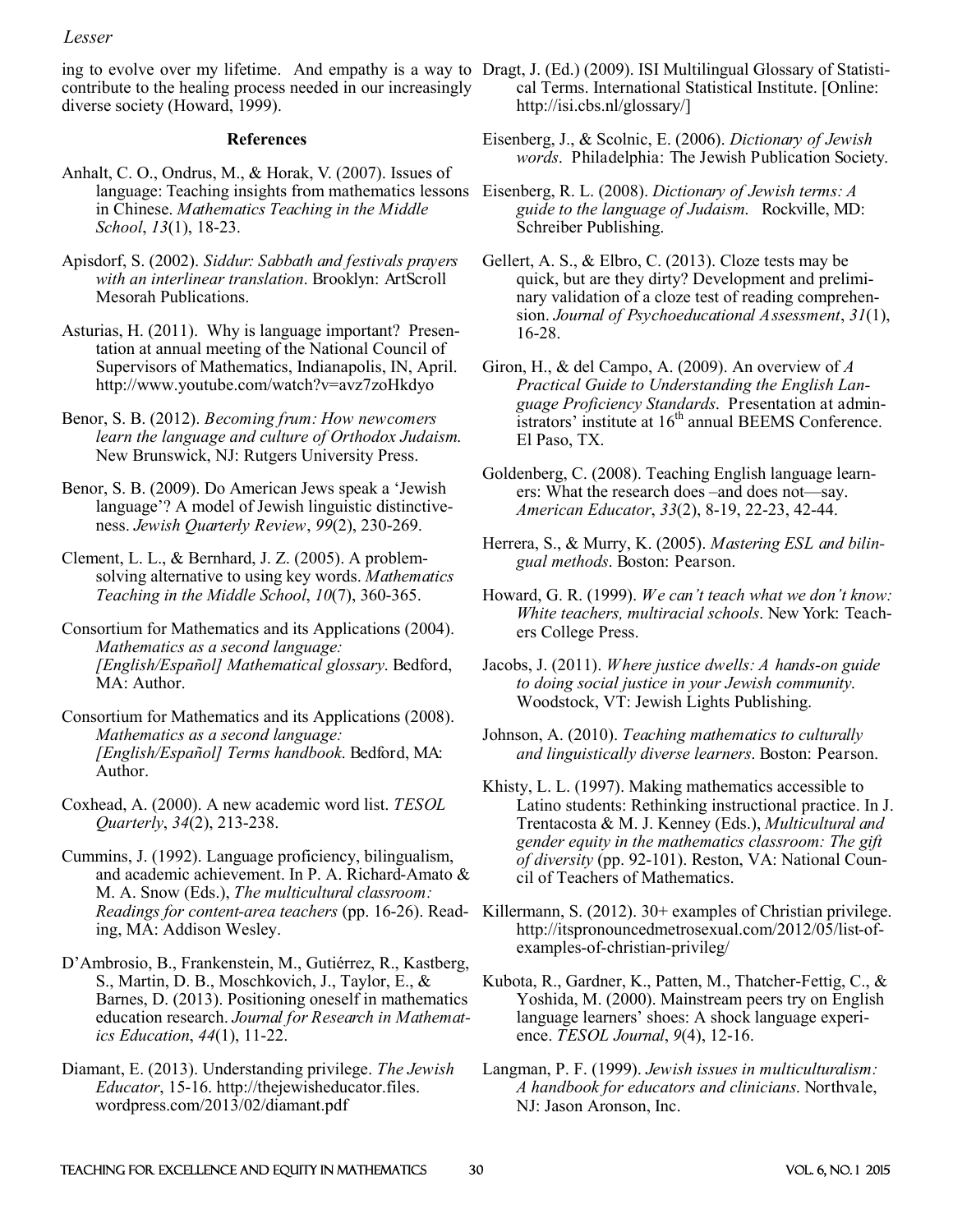- Larson, R., & Farber, B. (2003). *Elementary statistics: Picturing the world* (2<sup>nd</sup> ed.). Upper Saddle River, NJ: Prentice-Hall.
- Lesser, L. (2006). [Book of Numbers: Exploring Jewish](http://nasgem.rpi.edu/files/1466)  [Mathematics and Culture at a Jewish High School.](http://nasgem.rpi.edu/files/1466) *[Journal of Mathematics and Culture,](http://nasgem.rpi.edu/index.php?siteid=37&pageid=485) 1*(1), 8-31. <http://nasgem.rpi.edu/files/1466>
- Lesser, L. (2010). Equity and the increasingly diverse tertiary student population: challenges and opportunities in statistics education. In C. Reading (Ed.), *Data and context in statistics education: Towards an evidencebased society. Proceedings of the Eighth International Conference on Teaching Statistics*, Ljubljana, Slovenia. Voorburg, The Netherlands: International Statistical Institute. http://iase-web.org/documents/papers/icots 8/ICOTS8\_3G3\_LESSER.pdf
- Lesser, L. (2011). Supporting learners of varying levels of English proficiency. *Statistics Teacher Network*, 77, 2-5. http://www.amstat.org/education/stn/pdfs/STN77.pdf
- Lesser, L. (2013). Jewish Pi Day: Making a secular subject more Jewish…and more engaging. *The Jewish Educator: NewCAJE's Journal of Jewish Education*, 43-47. http://thejewisheducator.files.wordpress.com/2013/03/ lesser1.pdf
- Lesser, L. (2014). Staring down stereotypes. *Mathematics Teacher*, *107*(8), 568-571.
- Lesser, L., & Winsor, M. (2009). English language learners in introductory statistics: Lessons learned from an exploratory case study of two pre-service teachers. *Statistics Education Research Journal*, *8*(2), 5-32. http://iase-web.org/documents/SERJ/SERJ8(2)\_Lesser \_Winsor.pdf
- Lesser, L., Wagler, A., Esquinca, A., & Valenzuela, M. G. (2013). Survey of native English speakers and Spanish-speaking English language learners in tertiary introductory statistics. *Statistics Education Research Journal, 12*(2), 6-31.
- Luft, J. A. (1999). The border crossings of a multicultural science education enthusiast. *School Science and Mathematics*, *99*(7), 380-388.
- Marcus, L. (2014). Jewish while travelling. *Lilith*, *39*(3), 48. http://lilith.org/articles/jewish-while-traveling/
- Marx, S., & Pray, L. (2011). Living and learning in Mexico: Developing empathy for English language learners through study abroad. *Race, Ethnicity and Education*, *14*(4), 507-535.
- McIntosh, P. (1989). White privilege: Unpacking the invisible knapsack. *Peace and Freedom*, 10-12.
- Moschkovich, J. (2013). Equitable practices in mathematics classrooms: Research-based recommendations. *Teaching for Excellence and Equity in Mathematics*, *5*(1), 26-34.
- Nation, P. (1990). *Teaching and learning vocabulary*. New York: Newbury House.
- Noddings, N. (2010). Complexity in caring and empathy. *Abstracta*, Special issue V, 6-12.
- Nolan, V. (2002). Influence of attitude towards statistics, English language ability and mathematical ability in the subject quantitative techniques at the Vaal Triangle Technikon, South Africa. In B. Phillips (Ed.), *Proceedings of the Sixth International Conference on Teaching Statistics: Developing a statistically literate society,* Cape Town, South Africa. [CD-ROM]. Voorburg, The Netherlands: International Statistical Institute. Online: http://iaseweb.org/documents/papers/icots6/8a5\_nola.pdf
- Olitzky, K. M., & Isaacs, R. H. (1992). *A glossary of Jewish life.* Northvale, NJ: Jason Aronson, Inc.
- Oppenheimer, M. (2013, September 11). Learning Judaism as a native language requires more than synagogue once a year. http://tabletmag.com/jewish-life-andreligion/144068/judaism-as-a-native-language?all=1
- Phakeng, M. S., & Moschkovich, J. N. (2013). Mathematics education and language diversity: A dialogue across settings. *Journal for Research in Mathematics Education*, *44*(1), 119-128.
- Plank, K. M., & Rohdieck, S. V. (2007). The value of diversity. *NEA Higher Education Advocate*, *24*(6), 5-8.
- Reyes, R. (2012). Teachers of Latinos on the margins: Beginning at a pedagogy from within. *Association of Mexican-American Educators Journal*, *6*(1), 61-64.
- Schwarz, S. (2006). *Judaism and justice: The Jewish passion to repair the world*. Woodstock, VT: Jewish Lights Publishing.
- Shefa Foundation (2012). *Koren Talmud Bavli* (Volume 1: Berakhot). Jerusalem: Koren Publishers.
- Sorto, M. A., White, A., & Lesser, L. M. (2011). Understanding student attempts to find a line of fit. *Teaching Statistics, 33*(2), 49-52.
- Sorto, M. A., White, A., & Lesser, L. M. (2012). Wie finden Studierende eine Ausgleichsgerade? *Stochastik in der Schule*, *32*(1), 28-31.
- Velázquez Press (2010). *Spanish and English glossary for the mathematics classroom*. El Monte, CA: Velazquez Press.